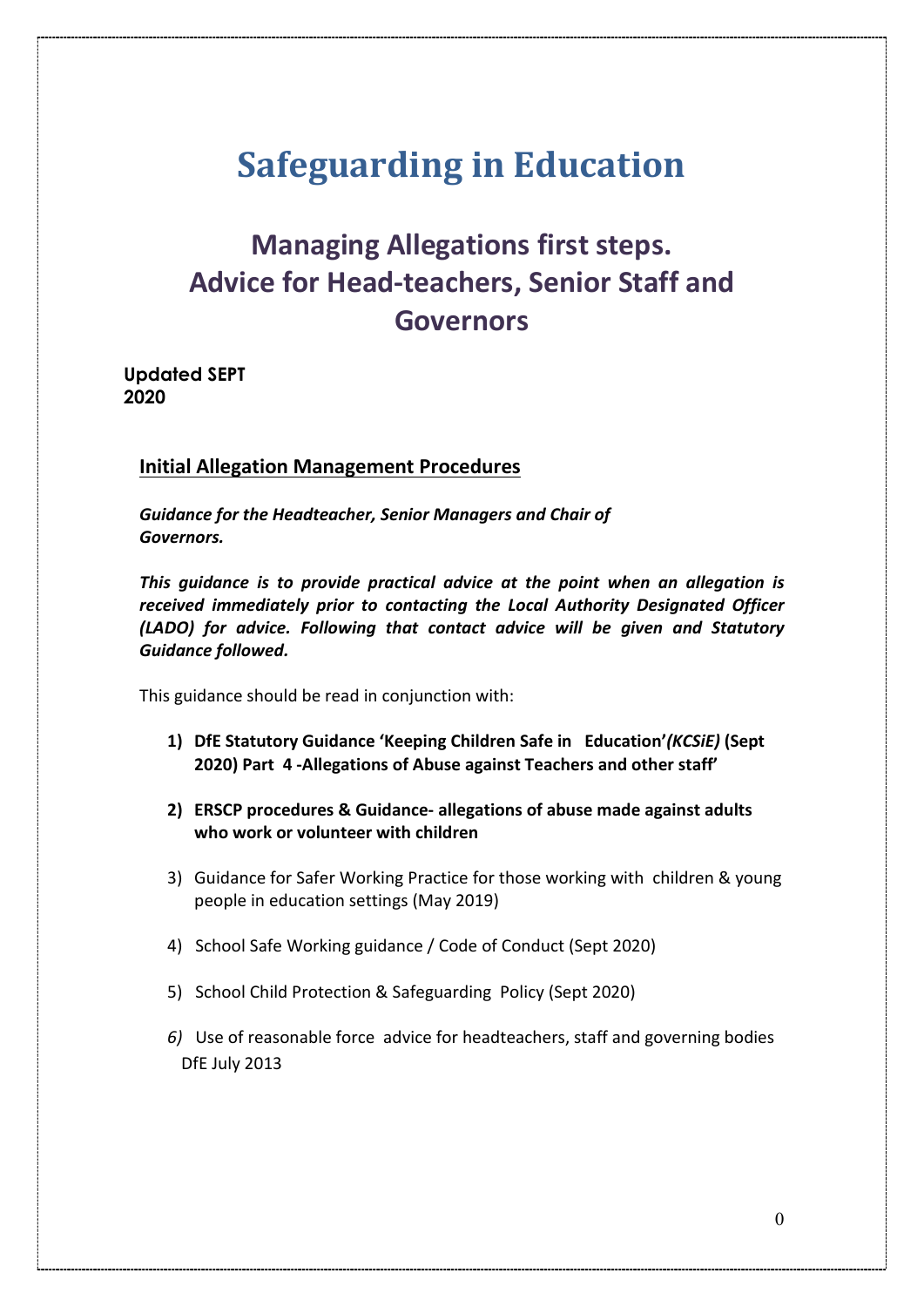**The guiding principle** for dealing with allegations against staff and volunteers is that;

*'It is essential that any allegation of abuse made against a teacher or other member of staff or volunteer in a school or college is dealt with very quickly, in a fair and consistent way that provides effective protection for the child and at the same time supports the person who is the subject of the allegation.' (KCSiE part 4)*

The following allegation procedures will be followed if there is a concern that a member of school staff, other visiting support staff or volunteer has;

- Behaved in a way that has harmed a child or may have harmed a child
- Possibly committed a criminal offence against, or related to a child
- Behaved towards a child or children in a way that indicates that s/he would pose a risk of harm to children.
- Behaved or may have behaved in a way that indicates they may not be suitable to work with children.

(These include any concerns about behaviour towards their own children or other children outside the workplace.)

#### **Initial steps on receipt of a possible allegation**

- A. If there is a **possibility** that the any of the criteria above applies to the allegation received the headteacher, governor or a senior member of staff designated to deal with the allegation will follow the procedure set out in *(KCSiE)* and contact the (LADO) without delay.
- B. All involved should be aware that allegations relating to the behaviour or affairs of a member of staff or volunteer out of school should follow the same procedure if they **might** match the criteria above
- C. The LADO should be informed of all allegations that come to a school's attention and **might** meet the criteria so that other agencies can be contacted if appropriate.
- D. If the headteacher is unsure if the criteria apply then advice should be sought immediately from the LADO to discuss the matter and agree an initial course of action
- E. Many cases may well either not meet the criteria set out above, or may do so without warranting consideration of other agencies. If so the LADO will advise accordingly and a record of advice and decisions will be agreed.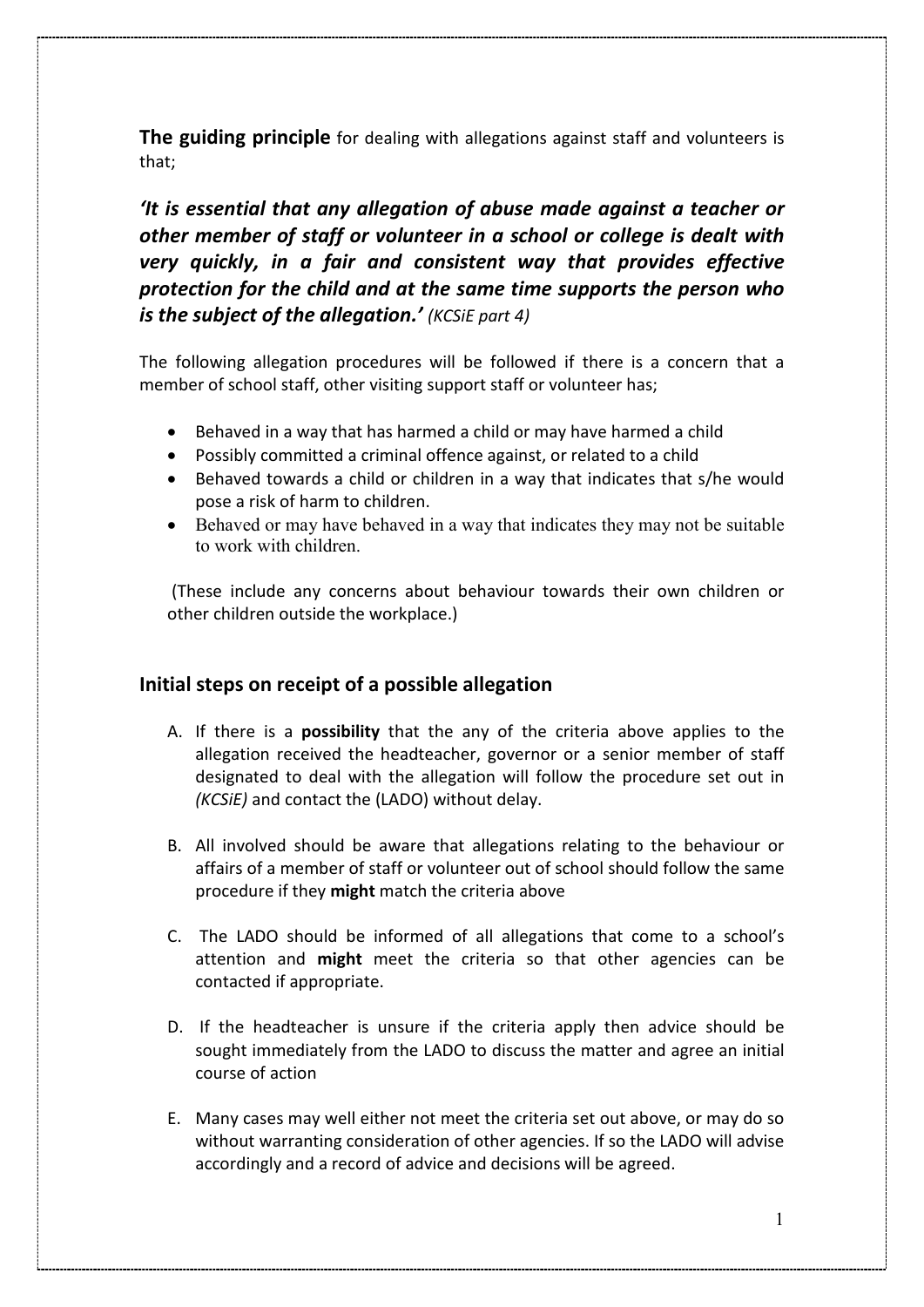- F. If the allegation concerns the Headteacher the person making the allegation should do so to a Senior Manager or Chair of Governors. If this is difficult for any reason the LADO should be contacted.
- G. If an allegation is made against the headteacher to the headteacher s/he should designate a Senior Member of staff or contact the Chair of Governors immediately to ensure clear independence in dealing with the matter.
- H. Before contacting the LADO the headteacher (or other appropriate person as in E & F above) should obtain:
	- the name, Dob, and contact details of the child, the parents / carers and the person who is the subject of the allegation
	- details of any special or additional needs the child may have
	- details of the allegation made and by whom
	- details of any potential witnesses
	- any relevant incident reports already available
- I. All involved in the matter must be made aware that strict rules of confidentiality must apply. In the case of allegations against teachers the publication on for example social networking sites by a parent of information that may identify a teacher as being subject to an allegation would be a possible breach of the law.
- J. Apart from this initial gathering of information an investigation should not be carried out until the LADO has been contacted which should be done without delay.
- K. The purpose of an initial discussion is for the LADO, and the head teacher or principal, to consider the nature, content and context of the allegation and agree a course of action under the terms of the Statutory Guidance (1). The LADO may ask the referrer to provide or obtain additional information which may be relevant such as previous history, whether the child or their family have made similar allegations and the individual's current contact with children.
- L. The LADO may depending on the initial details shared require the referrer to complete and return immediately an 'Allegation referral form'. This form is available at [www.erscp.org.uk](http://www.erscp.org.uk/) or from the LADO.
- M. The LADO may need to consult other agencies immediately such as Children's Social Care, the Police and HR before an initial, strategy is agreed. Consideration will need to be given to issues such as:
	- course of action if allegation does not reach allegation threshold
	- convening a strategy meeting and interim measures